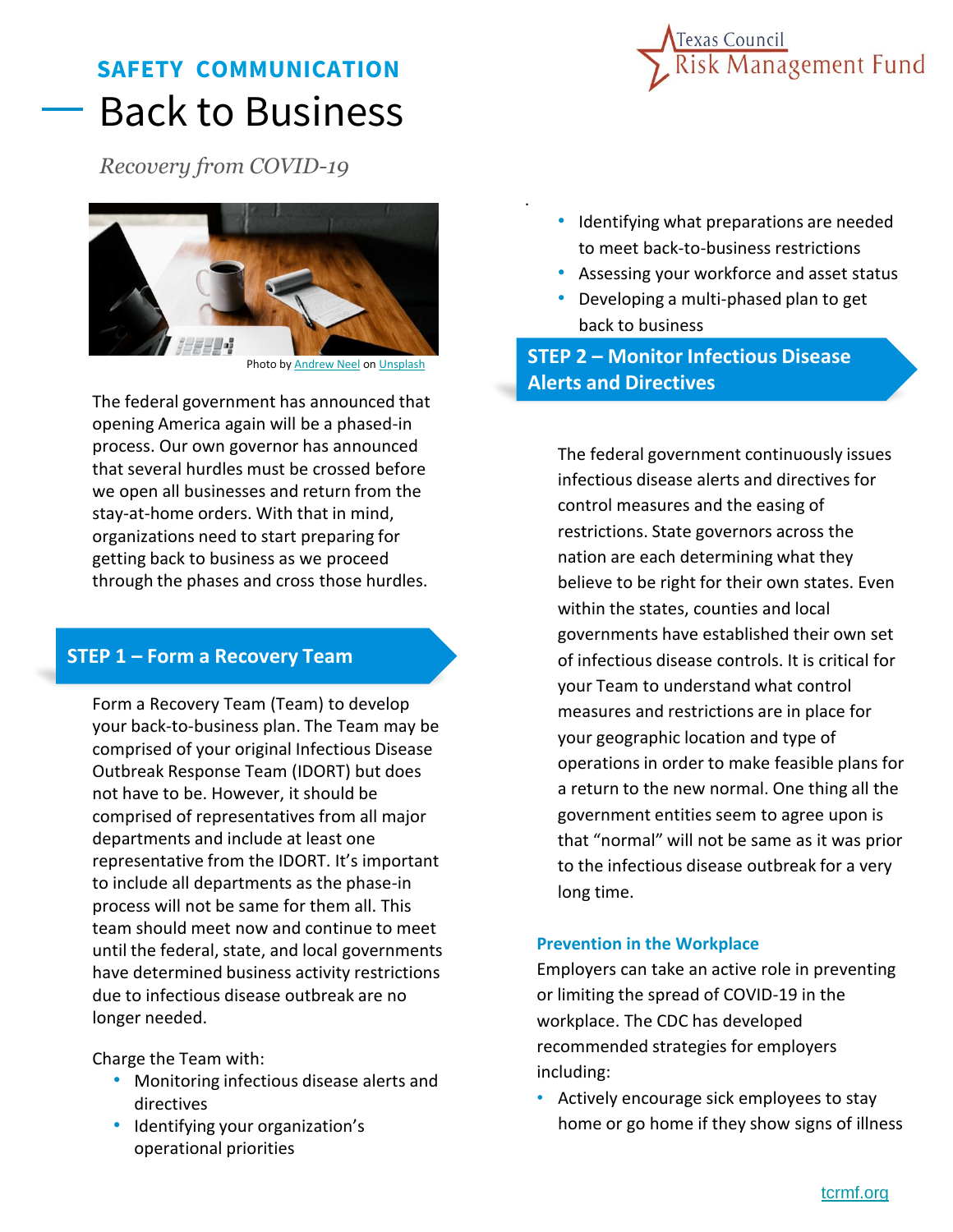



*Recovery from COVID-19*

# **STEP 3 – Identify Operational Priorities**

Have the Team identify what is most critical to your continued operations and survival. When phasing in full operations, which operations need to come back first, second, third? Which operations are most critical to revenue flow? Are there any operations that are unnecessary or can be put off to the last?

## **STEP 4 – What Preparations Are Needed to Meet Back to Business Restrictions**

The back-to-business phases will vary depending on what information source you are reviewing, but they all agree that getting back to business needs to happen in phases. Phases that will be closely monitored for early detection of an escalation in infectious disease cases. They all agree the initial phases will still require social distancing, protective measures for vulnerable populations (the elderly and those with underlying health issues), health monitoring, testing, isolation, contact tracking, sanitation, restricted use and disinfection of high-traffic work areas, the use of personal protective equipment, and restricted business travel. Your Team needs to identify how your organization will meet the restrictions for each phase of back to business.

- Will the number of workstations need to be reduced, or will you stagger work shifts/days to maintain social distancing?
- How will you sanitize between shifts where there is no choice but to share the workstations?

• What permanent engineering controls, such as clear barriers between the public and your counter service employees need to be installed and where?

.

- What needs to be done to reduce contact with the public in areas where contact with the public is not critical to operations?
- Which work practices need to be altered?
- What employee training will be needed to gain employee compliance with the new rules/procedures?
- How will meeting the new restrictions affect the budget?



Photo by **[Anton](https://unsplash.com/@uniqueton?utm_source=unsplash&utm_medium=referral&utm_content=creditCopyText)** on **[Unsplash](https://unsplash.com/s/photos/social-distancing?utm_source=unsplash&utm_medium=referral&utm_content=creditCopyText)**